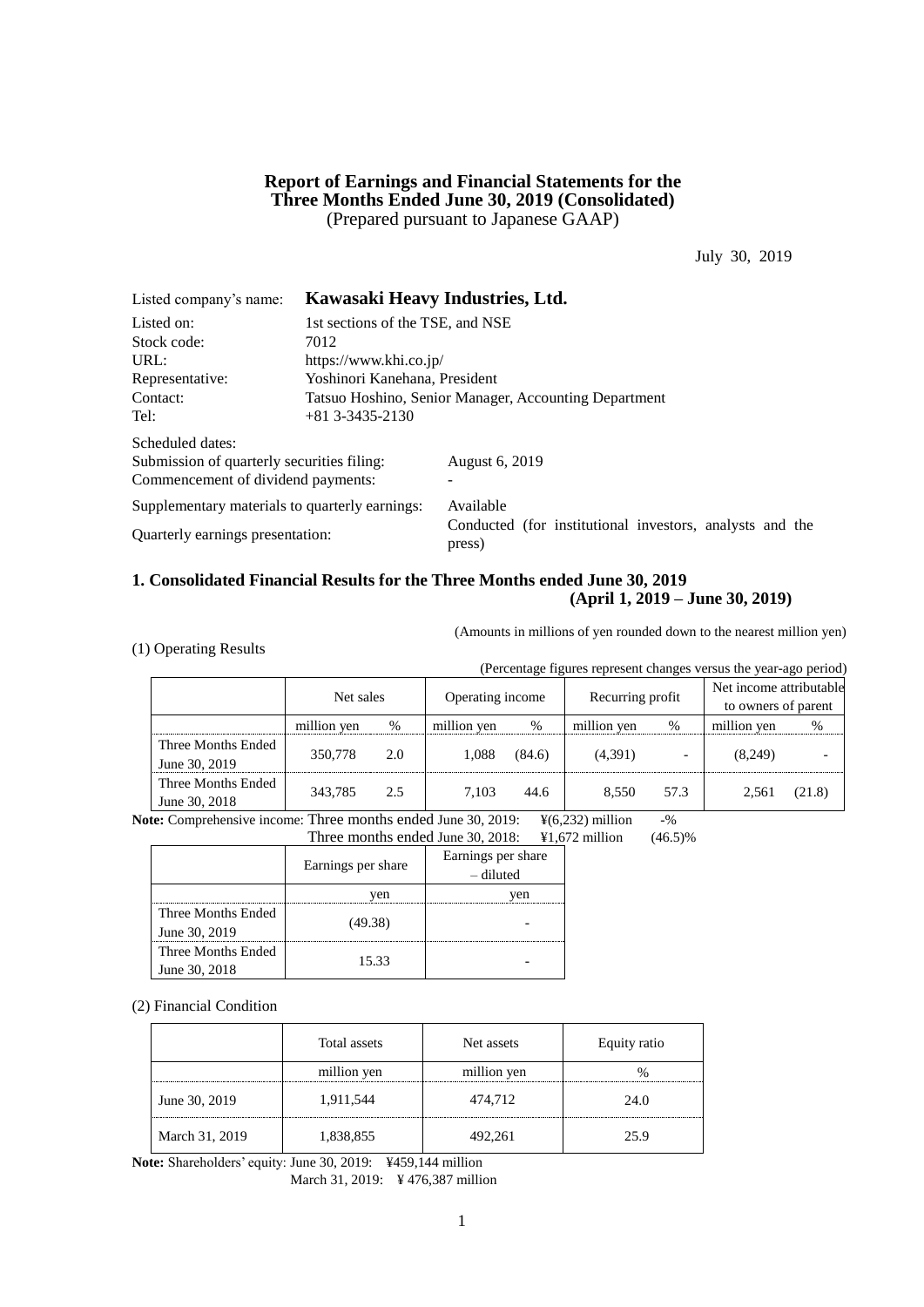# **2. Dividends**

|                                          | Dividend per share |               |         |       |           |  |  |  |
|------------------------------------------|--------------------|---------------|---------|-------|-----------|--|--|--|
|                                          | End of first       | End of fiscal |         |       |           |  |  |  |
| Record date or term                      | quarter            | quarter       | quarter | vear  | Full year |  |  |  |
|                                          | yen                | yen           | yen     | yen   | yen       |  |  |  |
| Year ended<br>March 31, 2019             |                    | 35.00         |         | 35.00 | 70.00     |  |  |  |
| Year ending<br>March 31, 2020            |                    |               |         |       |           |  |  |  |
| Year ending March<br>31, 2020 (forecast) |                    | 35.00         |         | 35.00 | 70.00     |  |  |  |

**Note:** Revisions to the most recently announced dividend forecast: None

# **3. Forecast of Consolidated Earnings for the Year Ending March 31, 2020**

# **(April 1, 2019 – March 31, 2020)**

| (Percentage figures represent changes versus the year-ago period) |                                                   |     |             |      |             |      |                                                   |      |                       |
|-------------------------------------------------------------------|---------------------------------------------------|-----|-------------|------|-------------|------|---------------------------------------------------|------|-----------------------|
|                                                                   | Operating income<br>Recurring profit<br>Net sales |     |             |      |             |      | Net income<br>attributable to owners<br>of parent |      | Earnings per<br>share |
|                                                                   | million yen                                       | %   | million yen | $\%$ | million yen | %    | million yen                                       | %    | ven                   |
| Full year                                                         | 1,700,000                                         | 6.6 | 72,000      | 12.4 | 61.000      | 61.1 | 38,000                                            | 38.4 | 227.48                |

Note: Revisions to the most recently announced earnings forecast: None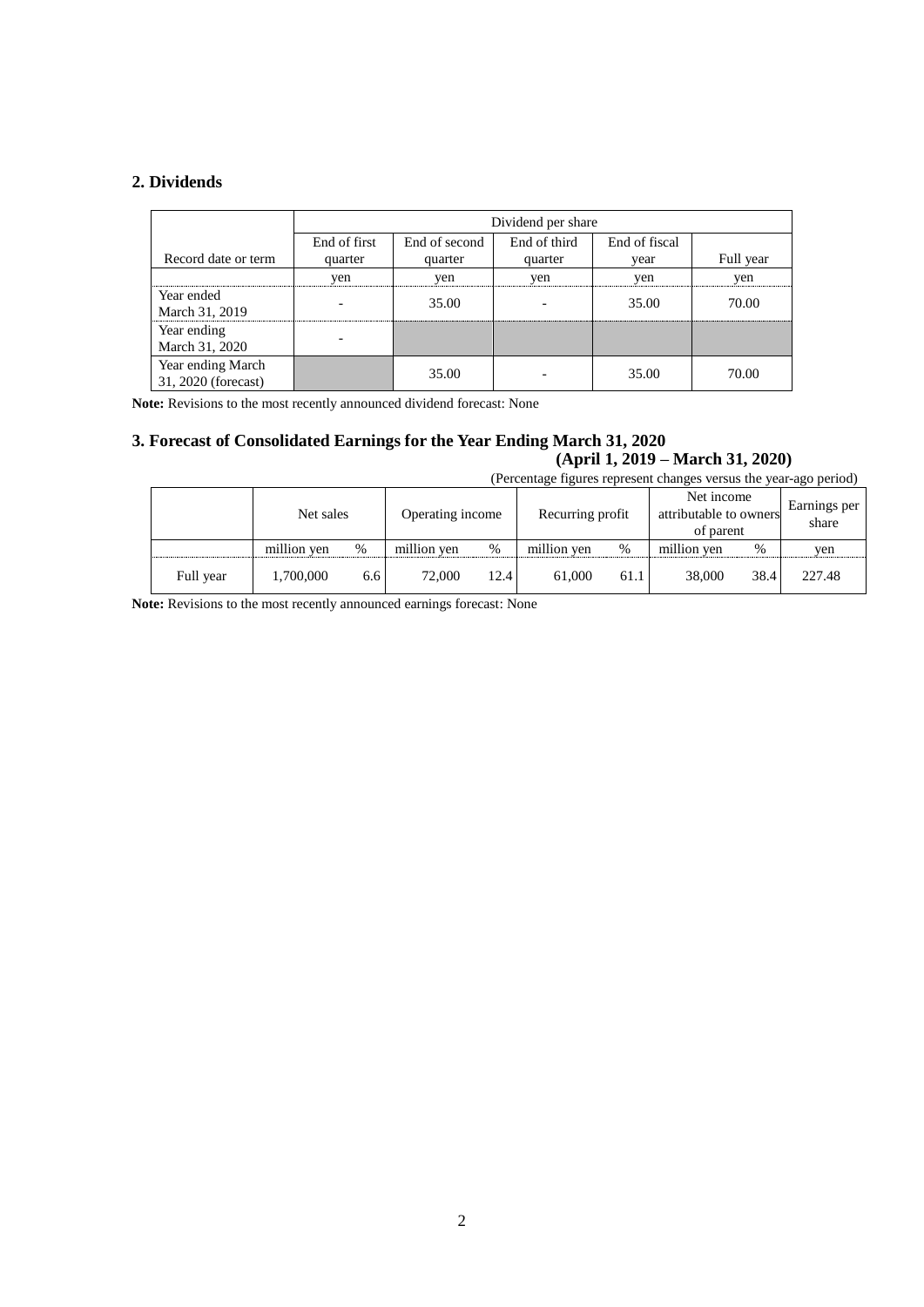## **Notes**

1) Changes affecting the status of material subsidiaries (scope of consolidation): None

- 2) Accounting procedures specific to preparation of quarterly consolidated financial statements: Yes \*For further details, see "2.Consolidated Financial Statements (3)Notes on financial statements" on page 14 in the Accompanying Materials.
- 3) Changes in accounting policies, changes in accounting estimates, and correction of errors
	- (1) Changes in accounting policies in accord with revisions to accounting standards: Yes
	- (2) Changes in accounting policies other than (1): None
	- (3) Changes in accounting estimates: None
	- (4) Correction of errors: None
- 4) Number of shares issued and outstanding (common stock)

|                   | (1) Number of shares issued as of period-end (including treasury stock) |
|-------------------|-------------------------------------------------------------------------|
| June $30, 2019$ : | 167,080,532 shares                                                      |
| March 31, 2019:   | 167,080,532 shares                                                      |
|                   |                                                                         |

- (2) Number of shares held in treasury as of period-end June 30, 2019: 35,463 shares March 31, 2019: 35,196 shares
- (3) Average number of shares during respective periods June 30, 2019: 167,045,137 shares<br>
June 30, 2018: 167,047,117 shares 167,047,117 shares

## **The quarterly report of earnings and financial statements is exempted from quarterly review procedures based on the Financial Instruments and Exchange act.**

## **Appropriate Use of Financial Forecasts and Other Important Matters**

#### *Forward-Looking Statements*

These materials contain various forward-looking statements and other forecasts regarding performance and other matters. Such statements are based on information available at the time of their preparation, and do not mean that the Company promises to achieve these figures. Actual results may differ from those expressed or implied by forward-looking statements due to a range of factors. For assumptions underlying earnings forecasts and other information regarding the use of such forecasts, refer to "1. Qualitative Information and Financial Statements (3) Consolidated earnings outlook " on page 10 in the Accompanying Materials.

## *How to Obtain Supplementary Briefing Material on Quarterly Financial Results and Details of the Quarterly Financial Results Briefing*

The Company plans to conduct a briefing for institutional investors, analysts and the press by conference call on Tuesday July 30, 2019, and to post the briefing material on quarterly financial results to be used for the briefing on TDnet and the Company's website simultaneously with the announcement of financial results.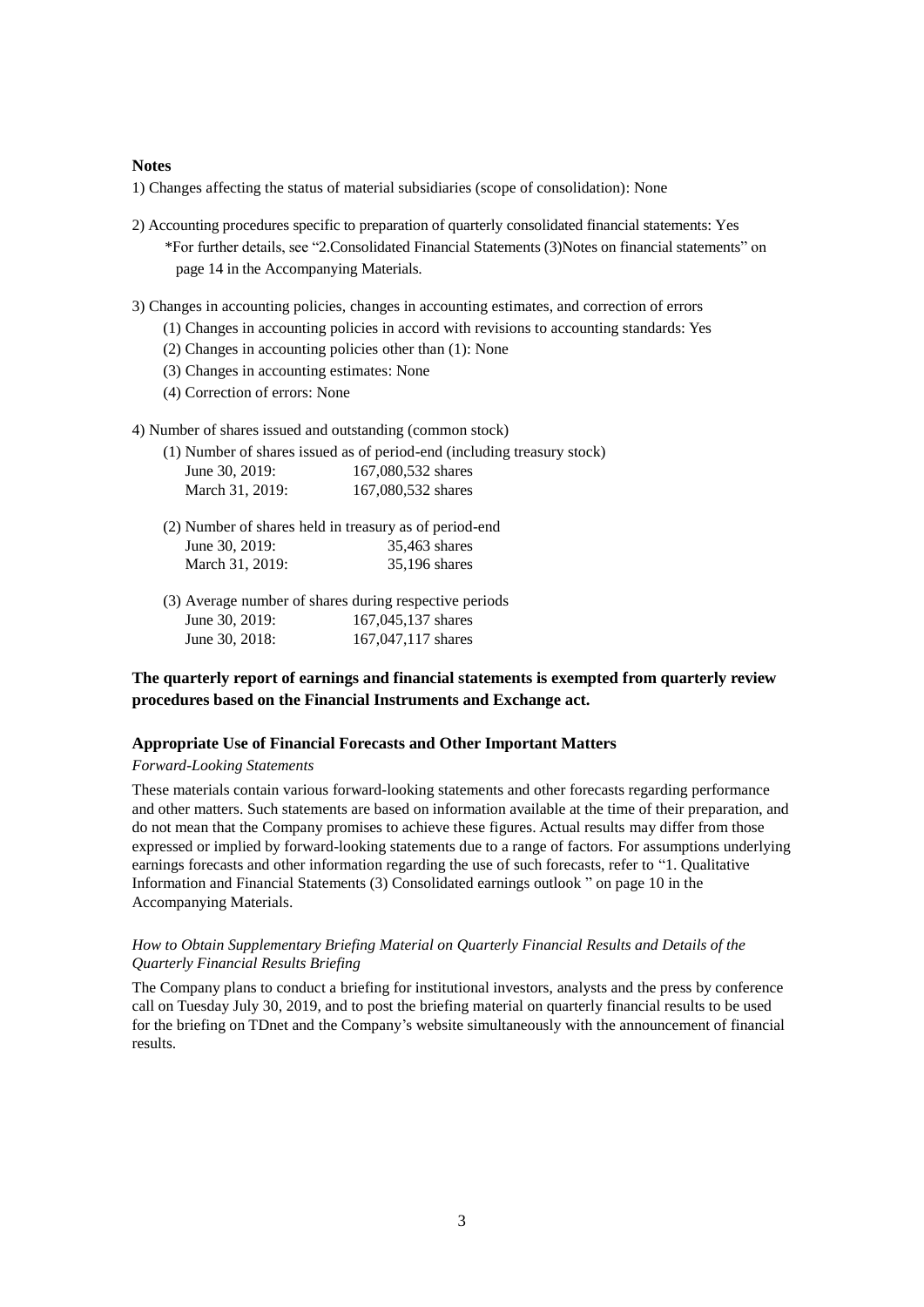# **Accompanying Materials – Contents**

| 1. Qualitative Information and Financial Statements                                            | 5  |
|------------------------------------------------------------------------------------------------|----|
| (1) Consolidated operating results                                                             | 5  |
| (2) Consolidated financial position                                                            | 10 |
| (3) Consolidated earnings outlook                                                              | 10 |
| 2. Consolidated Financial Statements                                                           | 11 |
| (1) Consolidated balance sheets                                                                | 11 |
| (2) Consolidated statements of income and comprehensive income                                 | 13 |
| (3) Notes on financial statements                                                              | 14 |
| (Notes on the going-concern assumption)                                                        | 14 |
| (Notes on significant changes in the amount of shareholders' equity)                           | 14 |
| (Accounting procedures specific to preparation of quarterly consolidated financial statements) | 14 |
| (Changes in accounting policies)                                                               | 14 |
| (Related to consolidated statements of income)                                                 | 14 |
| (Segment information)                                                                          | 15 |
| 3. Supplementary Information                                                                   | 15 |
| (1) Consolidated cash flow statements (condensed)                                              | 15 |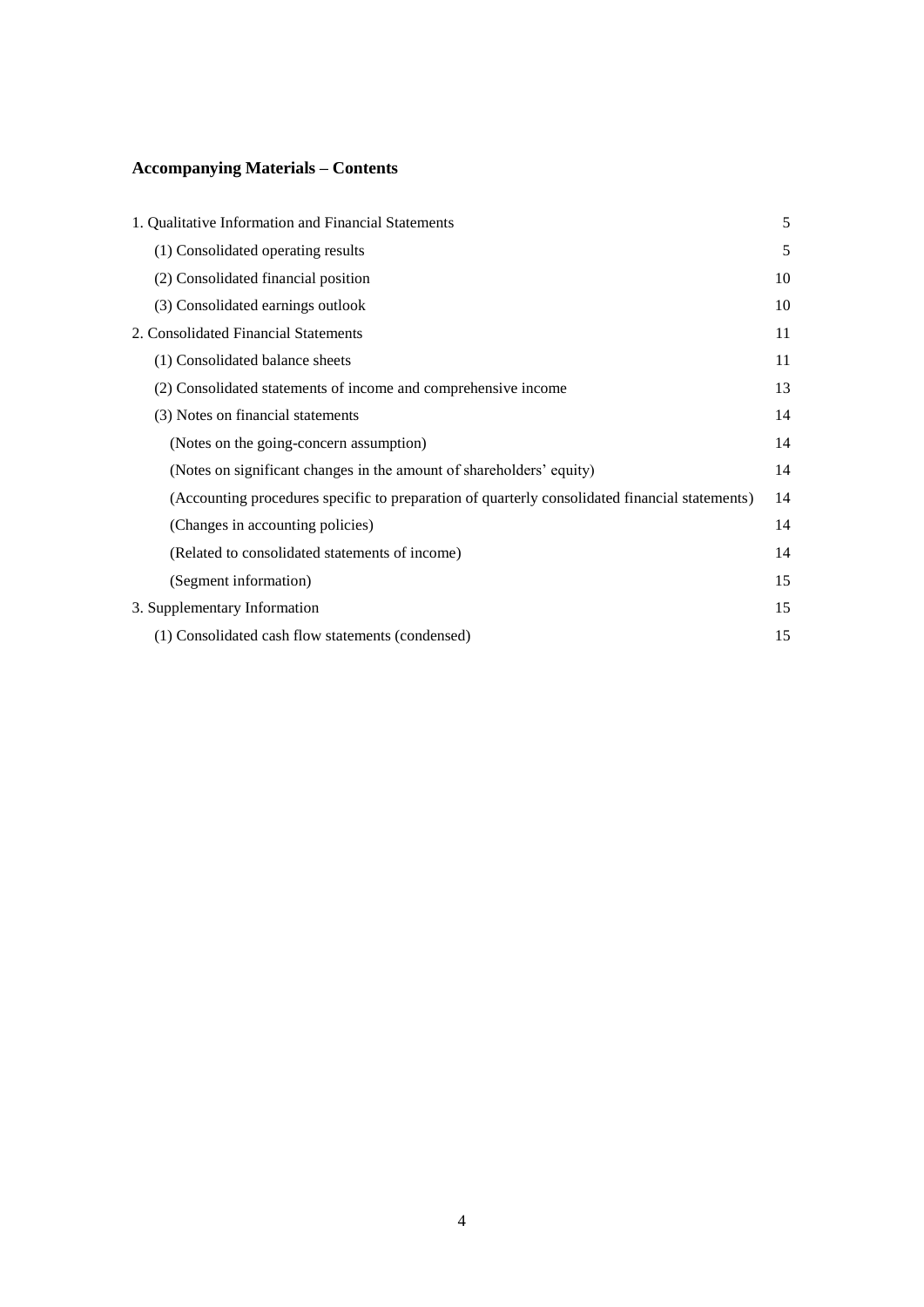#### **1. Qualitative Information about Financial Statements**

## **(1) Consolidated operating results**

The global economy continues to grow at a moderate pace overall, but concerns are increasing about an economic downturn stemming from U.S.-China trade friction. Given the possibility of an intensification of U.S.-China trade frictions if future trade talks do not go well, and the remaining possibility of a U.K. exit from the EU without an agreement, there is a continued need to closely monitor the downward risks to the global economy.

The Japanese economy has been recovering modestly, due to the modest increasing of capital investment, the improvement in corporate earnings, and other factors. Although overall modest growth is expected to continue, it is necessary to continue to closely monitor foreign exchange trends and watch out for deterioration in corporate earnings caused by the economic policies, etc. of the United States and other countries.

Amid such an operating environment, the Group's orders received in the first three months of the fiscal year ending March 31, 2020, decreased versus the previous fiscal year, mainly in the Energy System & Plant Engineering segment. Net sales increased overall, due to an increase in the Aerospace Systems and other segments, despite a decline in the Energy System & Plant Engineering segment and Motorcycle & Engine segment. Operating income decreased overall, due to the deterioration in the Precision Machinery & Robot segment and Rolling Stock segment and other factors, despite the improvement in the Energy System & Plant Engineering segment and Motorcycle & Engine segment. Recurring profit and net income attributable to owners of parent fell into the red mainly owing to an increase in loss on foreign exchange.

As a result, the Group's consolidated orders received decreased ¥31.7 billion versus the same period of the previous fiscal year to ¥328.2 billion, consolidated net sales increased ¥6.9 billion year on year to ¥350.7 billion, operating income decreased ¥6.0 billion year on year to ¥1.0 billion, recurring loss deteriorated ¥12.9 billion year on year to ¥4.3 billion, and net loss attributable to owners of parent deteriorated ¥10.8 billion year on year to ¥8.2 billion.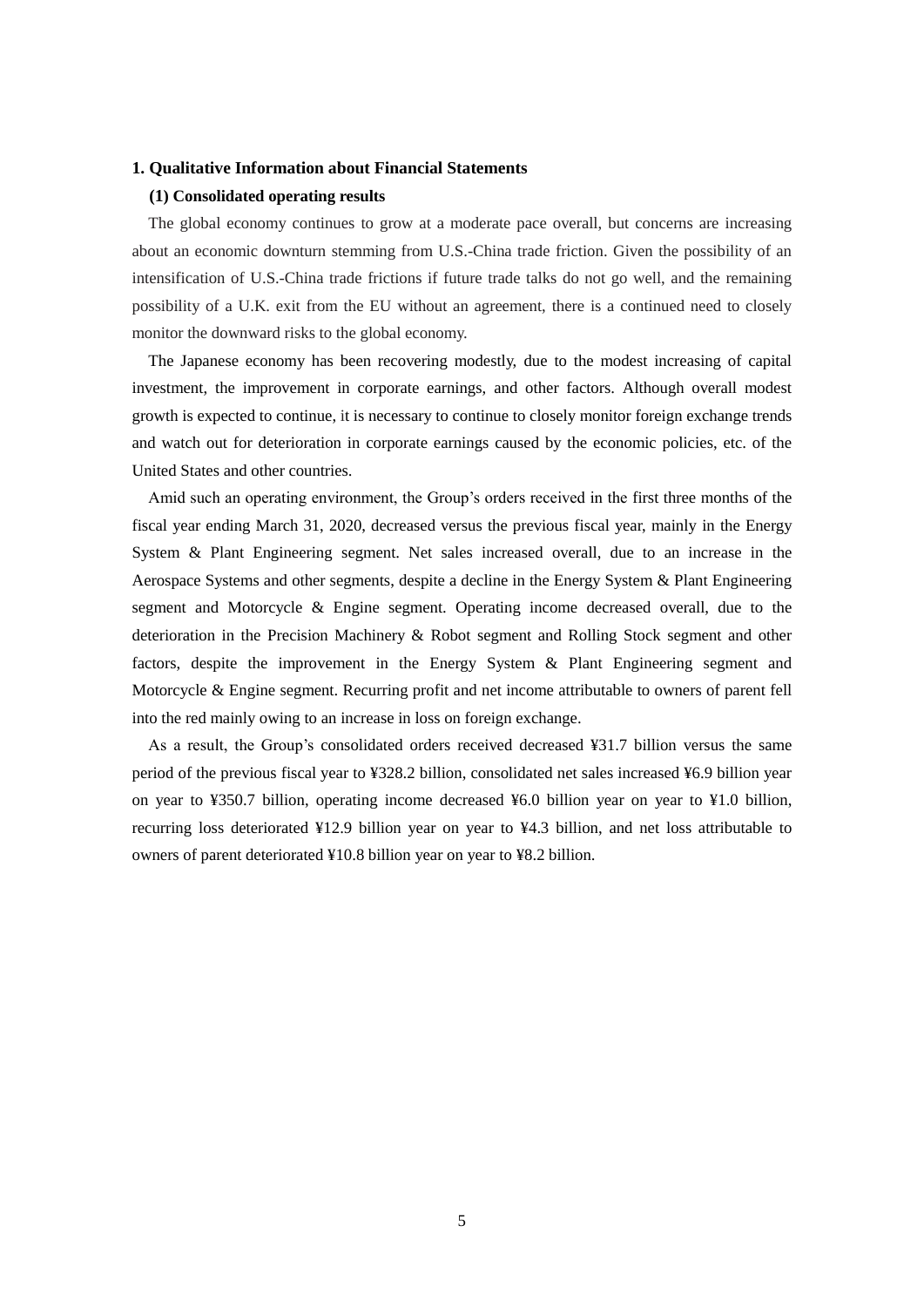First-quarter consolidated operating performance is summarized by segment below.

## **Segment Information**

|  | Segment net sales, operating income, and orders received (billion yen) |  |
|--|------------------------------------------------------------------------|--|
|  |                                                                        |  |

|                      | Three months ended June 30 |       |                |           |                          | Orders received  |                          |                    |         |  |
|----------------------|----------------------------|-------|----------------|-----------|--------------------------|------------------|--------------------------|--------------------|---------|--|
|                      | 2018(A)                    |       | 2019(B)        |           |                          | Change $(B - A)$ |                          | Three months ended |         |  |
|                      |                            |       |                |           |                          |                  |                          | June 30            |         |  |
|                      | Net                        | Net   | Net            | Operating | Net                      | Operating        | 2018                     | 2019               | Change  |  |
|                      | sales                      | sales | sales          | income    | <b>Sales</b>             | income           | (A)                      | (B)                | $(B-A)$ |  |
| Aerospace            |                            |       |                |           |                          |                  |                          |                    |         |  |
| Systems              | 104.9                      | 5.3   | 122.1          | 4.8       | 17.2                     | (0.4)            | 79.0                     | 69.7               | (9.3)   |  |
| <b>Energy System</b> |                            |       |                |           |                          |                  |                          |                    |         |  |
| & Plant              |                            |       |                |           |                          |                  |                          |                    |         |  |
| Engineering          | 51.0                       | 0.2   | 45.0           | 0.8       | (5.9)                    | 0.5              | 93.9                     | 69.8               | (24.0)  |  |
| Precision            |                            |       |                |           |                          |                  |                          |                    |         |  |
| Machinery &          |                            |       |                |           |                          |                  |                          |                    |         |  |
| Robot                | 47.9                       | 4.5   | 48.3           | 1.7       | 0.3                      | (2.8)            | 57.1                     | 52.9               | (4.1)   |  |
| Ship & Offshore      |                            |       |                |           |                          |                  |                          |                    |         |  |
| Structure            | 22.0                       | 1.3   | 22.8           | (0.3)     | 0.8                      | (1.7)            | 6.9                      | 21.5               | 14.6    |  |
| <b>Rolling Stock</b> | 23.3                       | (0.9) | 20.4           | (3.5)     | (2.9)                    | (2.6)            | 24.9                     | 16.0               | (8.9)   |  |
| Motorcycle &         |                            |       |                |           |                          |                  |                          |                    |         |  |
| Engine               | 73.7                       | (3.3) | 68.3           | (2.8)     | (5.4)                    | 0.4              | 73.7                     | 68.3               | (5.4)   |  |
| Other                | 20.6                       | 0.3   | 23.5           | 0.4       | 2.9                      | 0.1              | 24.2                     | 29.7               | 5.5     |  |
| Adjustments          | $\overline{\phantom{0}}$   | (0.5) | $\overline{a}$ | (0.0)     | $\overline{\phantom{a}}$ | 0.5              | $\overline{\phantom{a}}$ |                    |         |  |
| Total                | 343.7                      | 7.1   | 350.7          | $1.0\,$   | 6.9                      | (6.0)            | 359.9                    | 328.2              | (31.7)  |  |

Notes: 1. Net sales include only sales to external customers.

2. The method for calculating orders received in the Precision Machinery & Robot segment was changed in the first quarter of FY2019 from the previous simple method to a method based on more detailed order values. The value for orders received in the first quarter of the previous fiscal year has been recalculated in accordance with the new calculation method.

3.The Motorcycle & Engine segment's orders received are equal to its net sales as production is based mainly on estimated demand.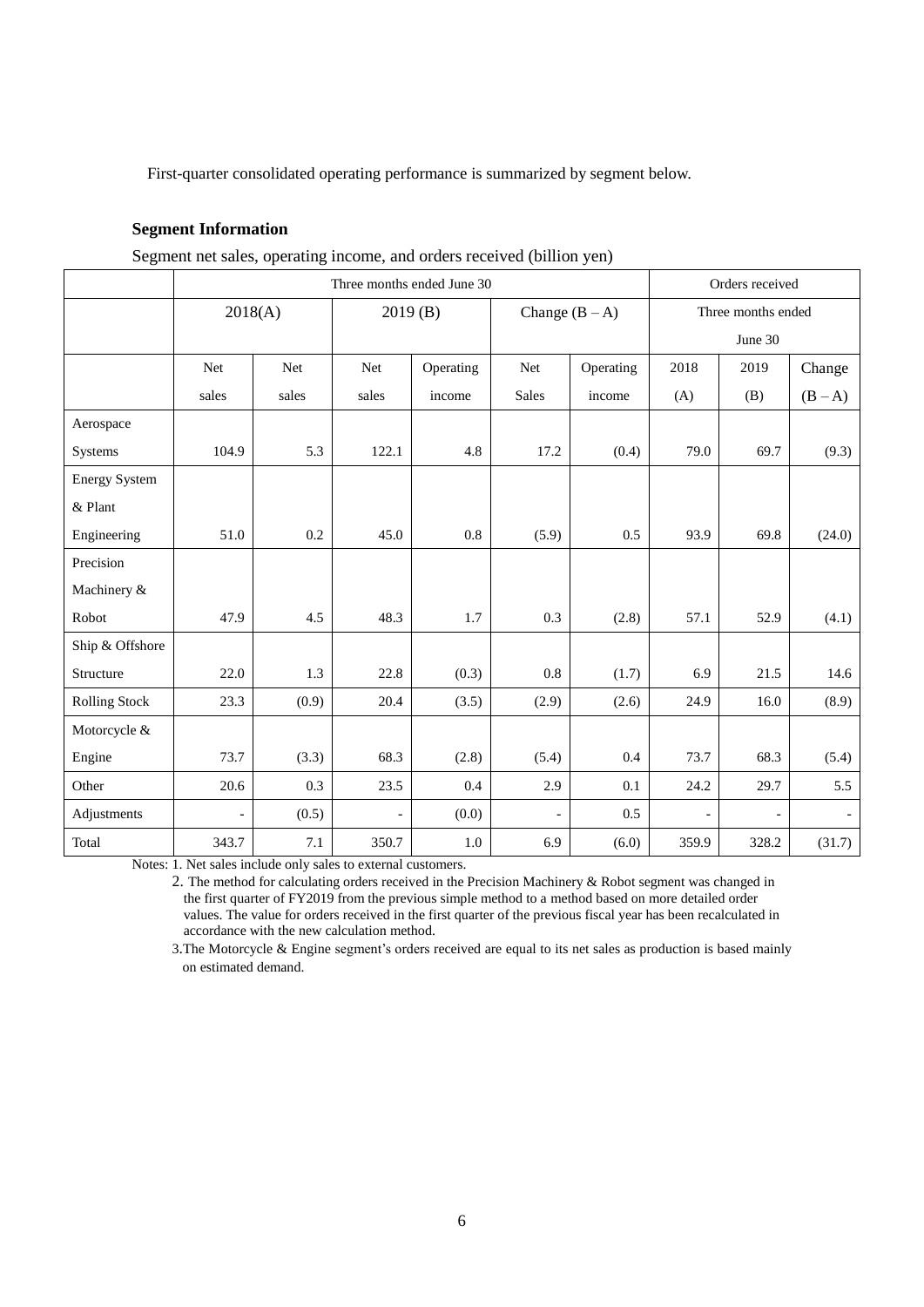#### **Aerospace Systems**

Regarding the business environment surrounding the Aerospace Systems segment, there is a certain level of demand from the Ministry of Defense in Japan amid the tight defense budget. Demand for commercial aircraft airframes and jet engines is increasing in conjunction with the rise in the number of air passengers.

Amid such an operating environment, consolidated orders received decreased ¥9.3 billion year on year to ¥69.7 billion due to an increase in demand for component parts of commercial aircraft airframes and commercial aircraft jet engines.

Consolidated net sales increased ¥17.2 billion year on year to ¥122.1 billion due to an increase in demand for component parts of commercial aircraft airframes and commercial aircraft jet engines.

Operating income of ¥4.8 billion was on par with the previous year's result, as increased sales of component parts to the Ministry of Defense and for commercial aircraft offset an increase in depreciation of development costs of a new program relating to component parts for commercial aircraft engines.

## **Energy System & Plant Engineering**

Regarding the business environment surrounding the Energy System & Plant Engineering segment, in addition to the recovery in resources development and oil and natural gas-related investment overseas, there is still demand for energy infrastructure maintenance in Asia. Besides, demand for distributed power sources is increasing due to stronger interest in investment in the environment and energy conservation, among other factors. In Japan, there is ongoing demand for replacing aging facilities for refuse incineration plants and industrial machinery. Meanwhile, in the energy and environmental field, although there is large potential demand for distributed power sources in Japan, investment plans are slightly delayed in light of the liberalization of electricity.

Amid such an operating environment, consolidated orders received decreased ¥24.0 billion year on year to ¥69.8 billion. Although new orders were relatively strong, including an order for major refurbishments of domestic waste disposal facilities, the year-on-year result reflects the non-recurrence of orders received for large projects in the previous fiscal year, including orders for a Combined Cycle Power Plant and an LNG tank for the Japanese market.

Consolidated net sales decreased ¥5.9 billion year on year to ¥45.0 billion, due to a decline in construction work volume on Energy system segment and refuse incineration plants and other factors.

Operating income increased ¥0.5 billion year on year to ¥0.8 billion, due to the profitability improvement in the Energy System segment and the other factors, despite a drop in sales.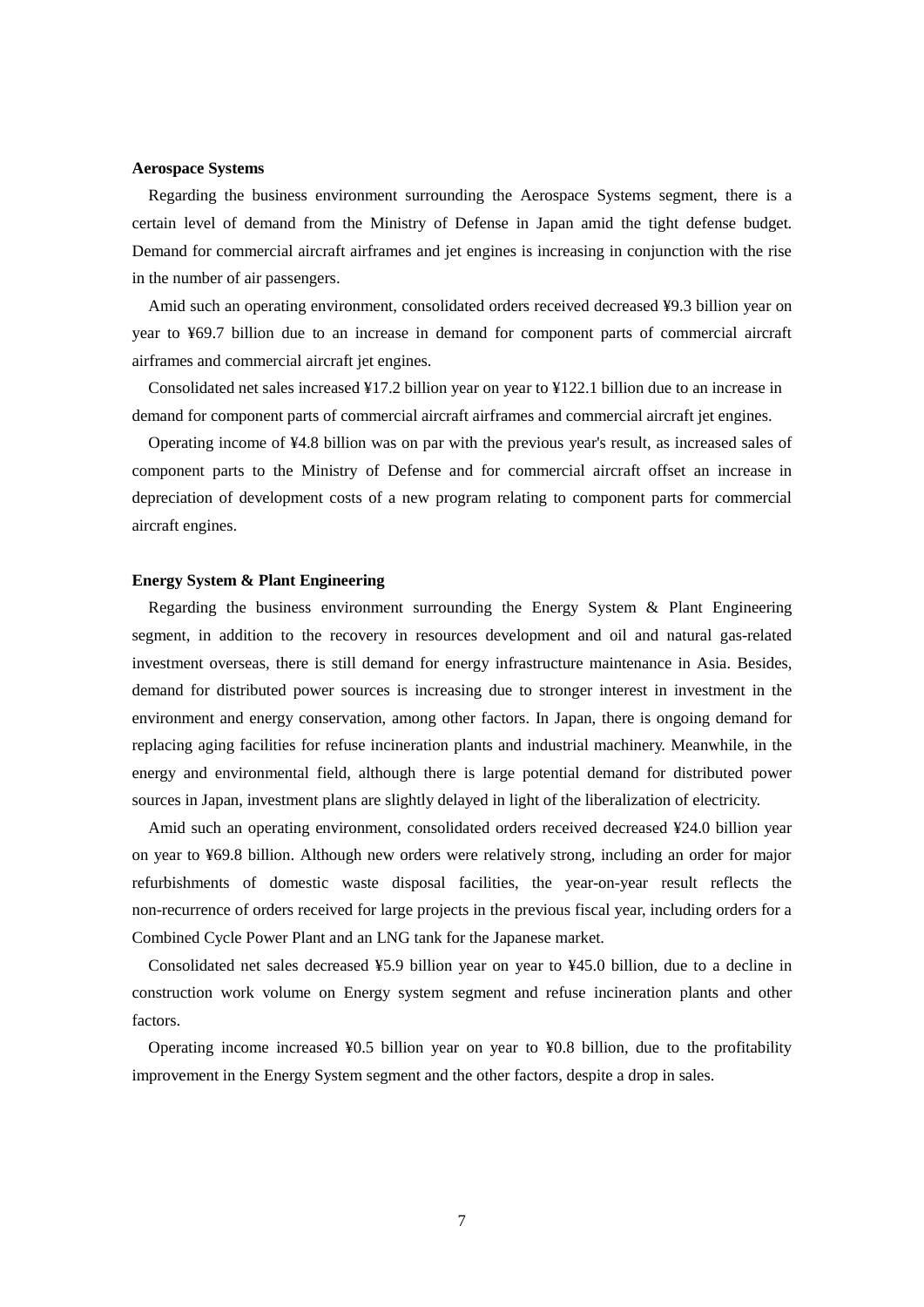#### **Precision Machinery & Robot**

Regarding the business environment for the Precision Machinery & Robot segment, there continues to be robust demand in China's construction machinery market for hydraulic components used in hydraulic excavators. However, some construction machinery makers have started preparing for inventory adjustments. For that and other reasons, we continue to closely monitor conditions in the Chinese market. In the robot market, the current market situation is deteriorating due to the postponement of capital investment and the putting off of investment by semiconductor manufacturers in the Chinese market due to the U.S.-China trade friction. While the overseas market is expected to remain unstable for some time, demand in the domestic market is expected to steadily expand in the industrial sector as a whole, including in the human-robot coexistence field.

Amid such an operating environment, consolidated orders received decreased ¥4.1 billion year on year to ¥52.9 billion, due to a decrease in various robots.

Consolidated net sales were ¥48.3 billion, nearly unchanged year on year, due to an increase in hydraulic components for construction machinery market, despite the drop in robot sales for semiconductor.

Operating income decreased ¥2.8 billion year on year to ¥1.7 billion, as a result of factors including the drop in robot sales, increases in costs of hydraulic components and research and development.

## **Ship & Offshore Structure**

While demand for gas-fueled vessels is being driven higher by tighter environmental regulations and LNG development projects are beginning to take shape, the Ship  $\&$  Offshore Structure segment's operating environment remains adverse due to the prolonged slump in the marine transport market, the continuation of the South Korean government's support policies for its shipbuilding industry, and other issues.

Amid such an operating environment, consolidated orders received increased ¥14.6 billion year on year to ¥21.5 billion, due to orders for LPG carriers and the other factors.

Consolidated net sales increased ¥0.8 billion year on year to ¥22.8 billion, due to an increase in sales of vessel repair, despite the decreases in volume of construction of LNG carrier and LPG carrier.

The segment posted a consolidated operating loss of ¥0.3 billion, a ¥1.7 billion deterioration from operating income a year earlier. The main factors dragging down earnings were lower revenue from newly built ships and the posting of losses from operations.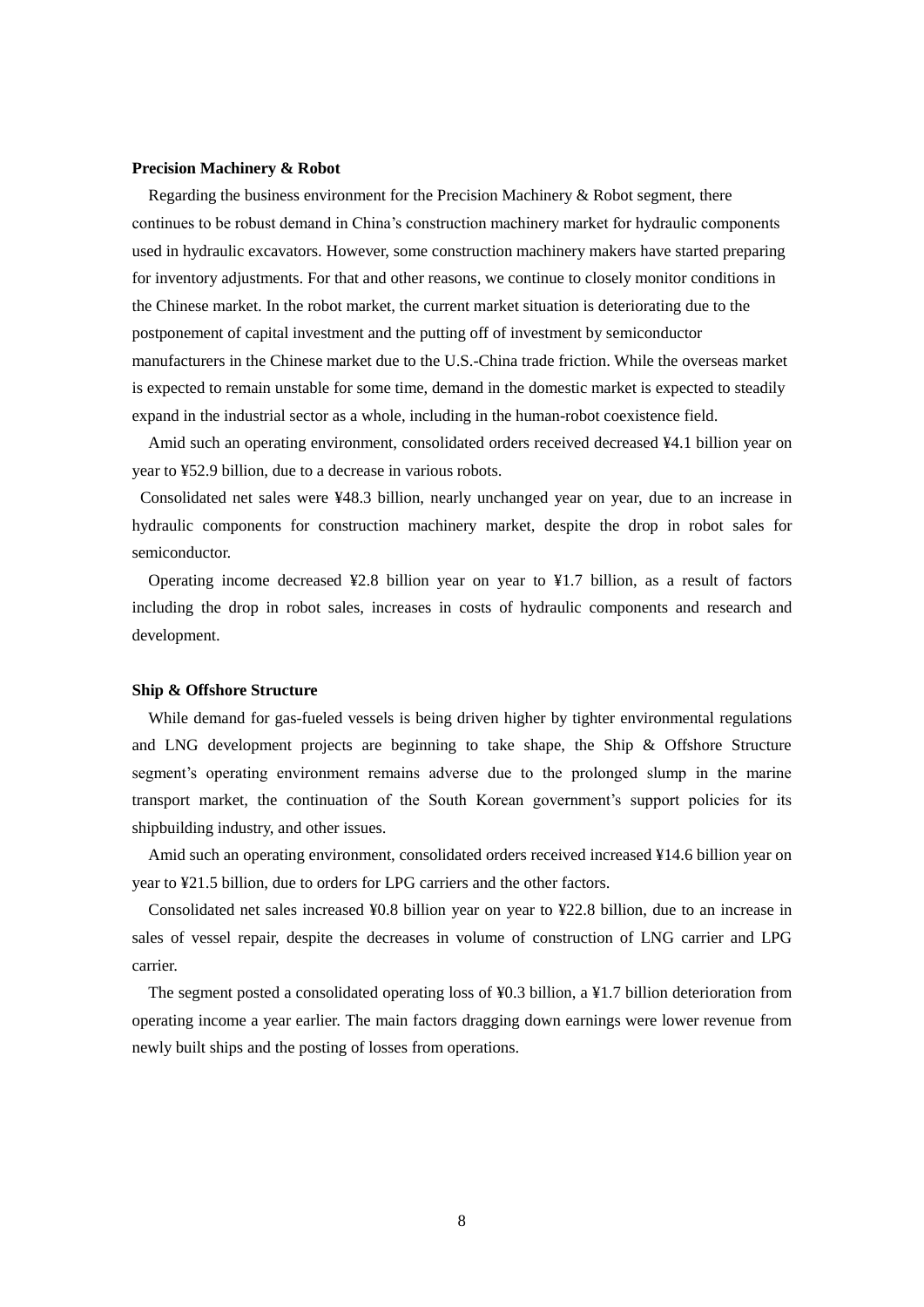#### **Rolling Stock**

Regarding the business environment surrounding the Rolling Stock segment, there continues to be stable demand in Japan for the replacement of aging railcars. Overseas, demand for new and replacement railcars is expected to increase in the U.S., including in the core New York area market. Meanwhile, in Asia, we are planning the formation of projects for emerging markets in tandem with the Japanese government's efforts to promote infrastructure-related exports.

In this operating environment, we received new orders for passenger cars for the domestic market but consolidated orders received totaled only ¥16.0 billion, ¥8.9 billion less than a year earlier when we received a large order for passenger cars and refurbishments from the North American market.

Consolidated net sales decreased ¥2.9 billion year on year to ¥20.4 billion, due to a decrease in sales of rolling stocks for Japan and components for overseas.

Operating income resulted in an operating loss of ¥3.5 billion, a ¥2.6 billion deterioration from the result a year earlier, primarily due to the decrease in sales and cost fluctuations for some projects.

## **Motorcycle & Engine**

Regarding the business environment surrounding the Motorcycle  $\&$  Engine segment, while the modest growth in motorcycle markets mainly in Europe is continuing, some emerging markets are weak. With respect to utility vehicles, the market continues to grow stably mainly in North America, and the general-purpose engine market is also growing steadily.

In this operating environment, consolidated net sales decreased ¥5.4 billion year on year to ¥68.3 billion, due to the impact from yen appreciation and delayed recording of wholesale sales.

Although sales decreased, operating loss improved ¥0.4 billion year on year to ¥2.8 billion loss, as a result of factors including a temporary increase in selling, general, and administrative expenses.

#### **Other Operations**

Consolidated net sales increased ¥2.9 billion year on year to ¥23.5 billion. Operating income increased ¥0.1 billion year on year to ¥0.4 billion.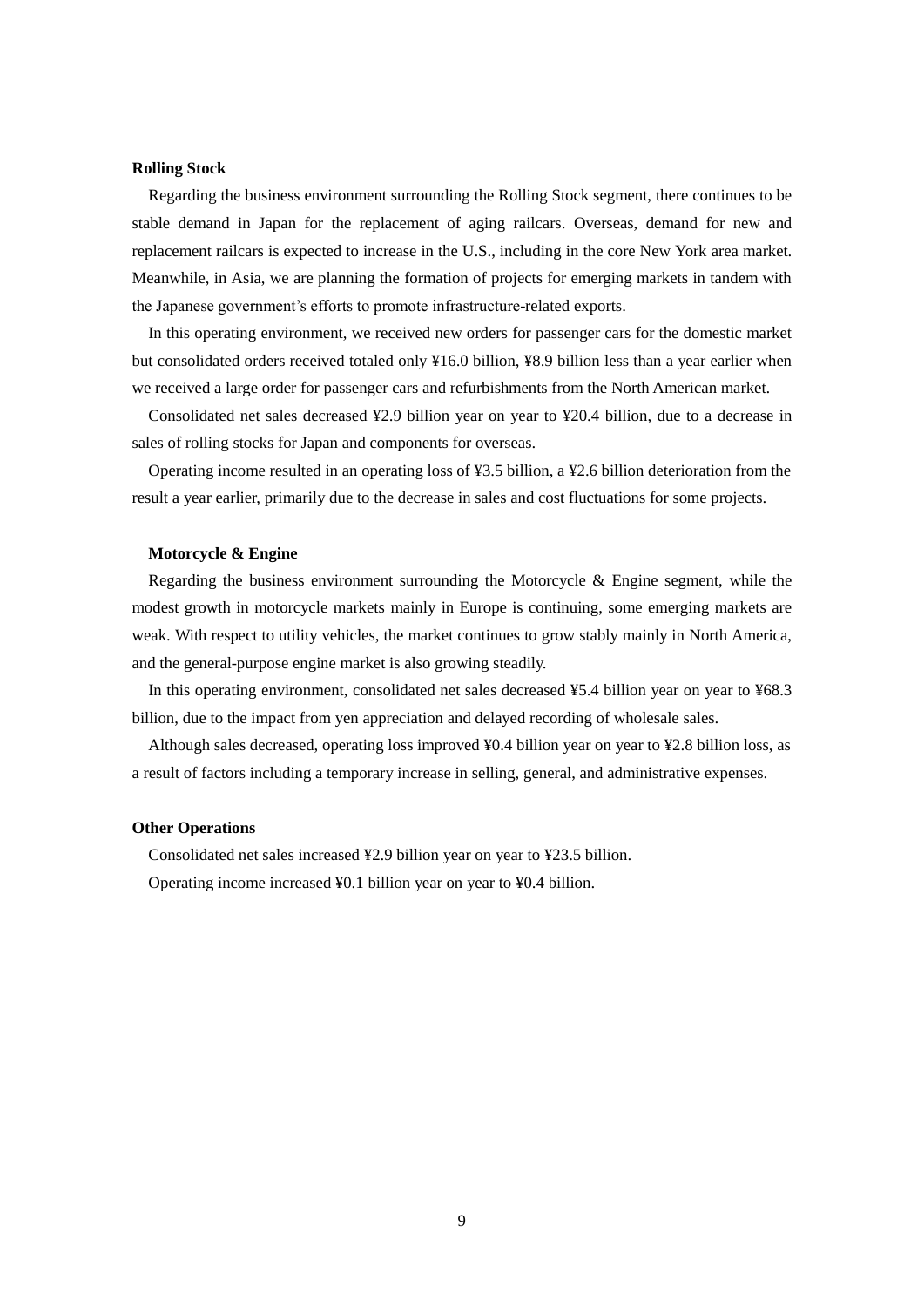## **(2) Consolidated financial position**

#### (i) Assets

Current assets were ¥1,204.9 billion, ¥68.5 billion increase from March 31, 2019 due to an increase in trade receivables.

Fixed assets were ¥706.6 billion, ¥4.1 billion increase from March 31, 2019 due to capital expenditure and the other factors.

As a result, total assets were ¥1,911.5 billion, ¥72.6 billion increase from March 31, 2019.

## (ii) Liabilities

Interest bearing liabilities were ¥595.4 billion, ¥155.9 billion increase from March 31, 2019. Liabilities were ¥1,436.8 billion, ¥90.2 billion increase from March 31, 2019 due to an increase in interest bearing liabilities such as Short-term debt and other factors.

#### (iii) Net assets

Consolidated net assets were ¥474.7 billion, ¥17.5 billion decrease from March 31, 2019 due to posting of net loss attributable to owners of parent and payment of dividends.

## **(3) Consolidated earnings outlook**

The Company has left its earnings forecasts for the fiscal year ending March 31, 2020, unchanged from the figures previously announced on April 25, 2019.

The Company's earnings forecasts assume exchange rates of ¥110 to the U.S. dollar and ¥125 to the euro.

#### *Note regarding consolidated earnings outlook*

The above earnings outlook is based on information available at the time of preparation, and includes risks and uncertainties. We therefore discourage making investment decisions depending solely on this outlook. Please note that actual earnings may differ materially from this outlook, due to a variety of important factors stemming from changes the external environment and/or the Company's internal environment. Important factors that impact actual operating performance include, but are not limited to, the economic situation surrounding the Company's scope of business, foreign exchange rates, in particular the yen/dollar exchange rate, tax codes and other regulatory system-related issues.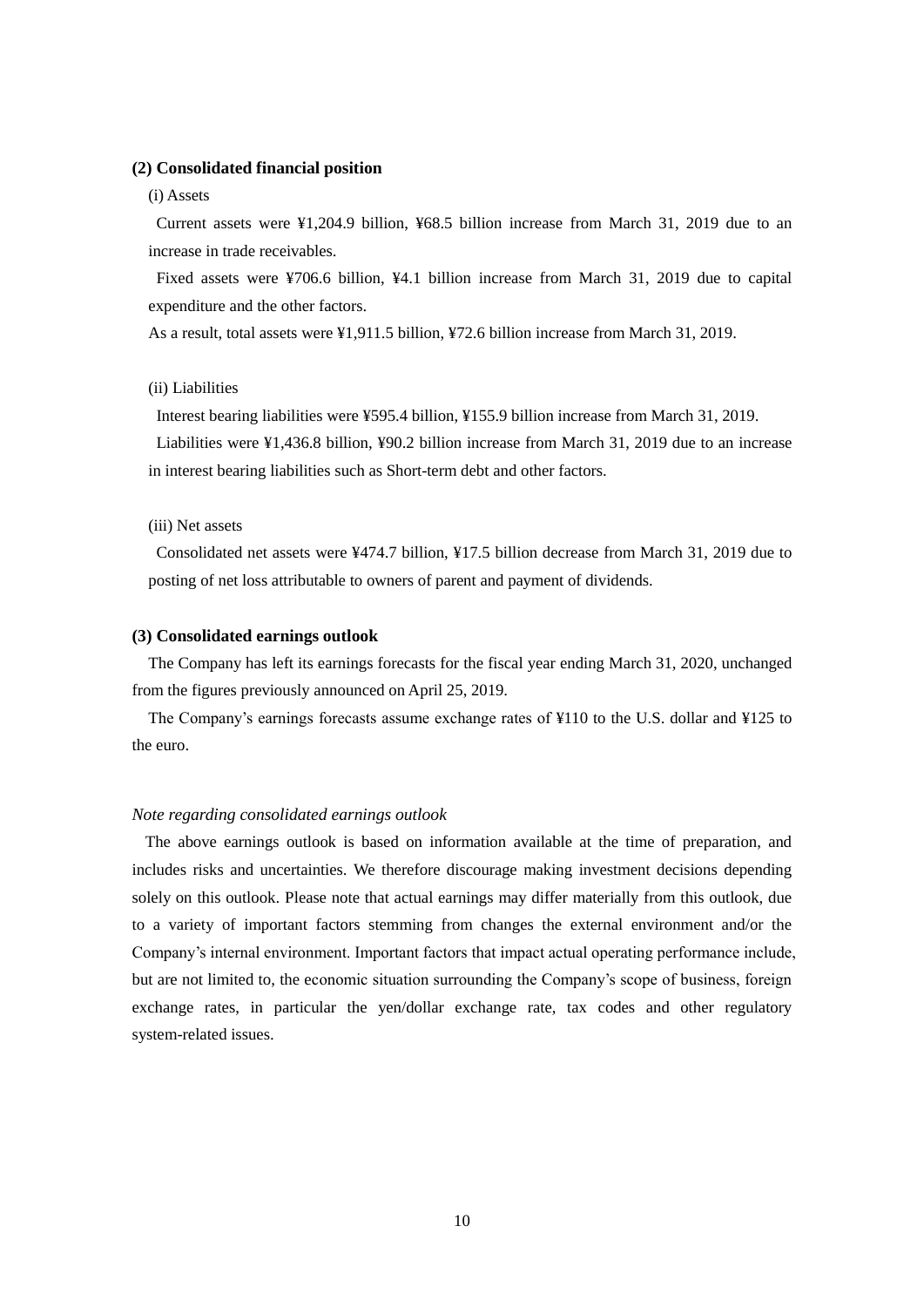# **2. Consolidated Financial Statements**

# **(1) Consolidated balance sheets**

|                                                            | Million yen    |               |
|------------------------------------------------------------|----------------|---------------|
|                                                            | As of          | As of         |
|                                                            | March 31, 2019 | June 30, 2019 |
| <b>Assets</b>                                              |                |               |
| Current assets                                             |                |               |
| Cash on hand and in banks                                  | 74,311         | 44,433        |
| Trade receivables                                          | 427,665        | 467,593       |
| Merchandise and finished products                          | 68,176         | 73,968        |
| Work in process                                            | 405,087        | 435,790       |
| Raw materials and supplies                                 | 119,558        | 122,061       |
| Other                                                      | 45,333         | 64,639        |
| Allowance for doubtful receivables                         | (3,792)        | (3,577)       |
| Total current assets                                       | 1,136,340      | 1,204,908     |
| Fixed assets                                               |                |               |
| Net property, plant and equipment                          |                |               |
| Buildings and structures                                   | 194,939        | 192,775       |
| Other                                                      | 290,729        | 293,815       |
| Total property, plant and equipment                        | 485,669        | 486,591       |
| Intangible assets                                          | 16,797         | 17,845        |
| Investments and other assets                               |                |               |
| Other                                                      | 201,471        | 203,602       |
| Allowance for doubtful receivables                         | (1, 422)       | (1,402)       |
| Total investments and other assets                         | 200,048        | 202,200       |
| Total fixed assets                                         | 702,514        | 706,636       |
| <b>Total assets</b>                                        | 1,838,855      | 1,911,544     |
|                                                            |                |               |
| <b>Liabilities</b>                                         |                |               |
| <b>Current liabilities</b>                                 |                |               |
| Trade payables                                             | 247,191        | 210,560       |
| Electronically recorded obligations - operating            | 123,083        | 127,350       |
| Short-term debt                                            | 100,023        | 140,529       |
| Income taxes payable                                       | 10,390         | 5,239         |
| Provision for sales promotion expenses                     | 497            | 5,198         |
| Accrued bonuses                                            | 21,168         | 23,589        |
| Provision for product warranties                           | 13,096         | 12,567        |
| Provision for losses on construction contracts             | 27,609         | 29,766        |
| Advances from customers                                    | 181,419        | 173,567       |
| Other                                                      | 139,800        | 229,234       |
| Total current liabilities                                  | 864,280        | 957,604       |
| Long-term liabilities                                      |                |               |
| Bonds payable                                              | 140,000        | 140,000       |
| Long-term debt                                             | 187,568        | 187,086       |
| Net defined benefit liability                              | 97,602         | 97,027        |
| Provision for the in-service issues of commercial aircraft |                |               |
| jet engines                                                | $(*1)11,468$   | $(*1)10,333$  |
| Other                                                      | 45,674         | 44,781        |
| Total long-term liabilities                                | 482,313        | 479,228       |
| <b>Total liabilities</b>                                   | 1,346,593      | 1,436,832     |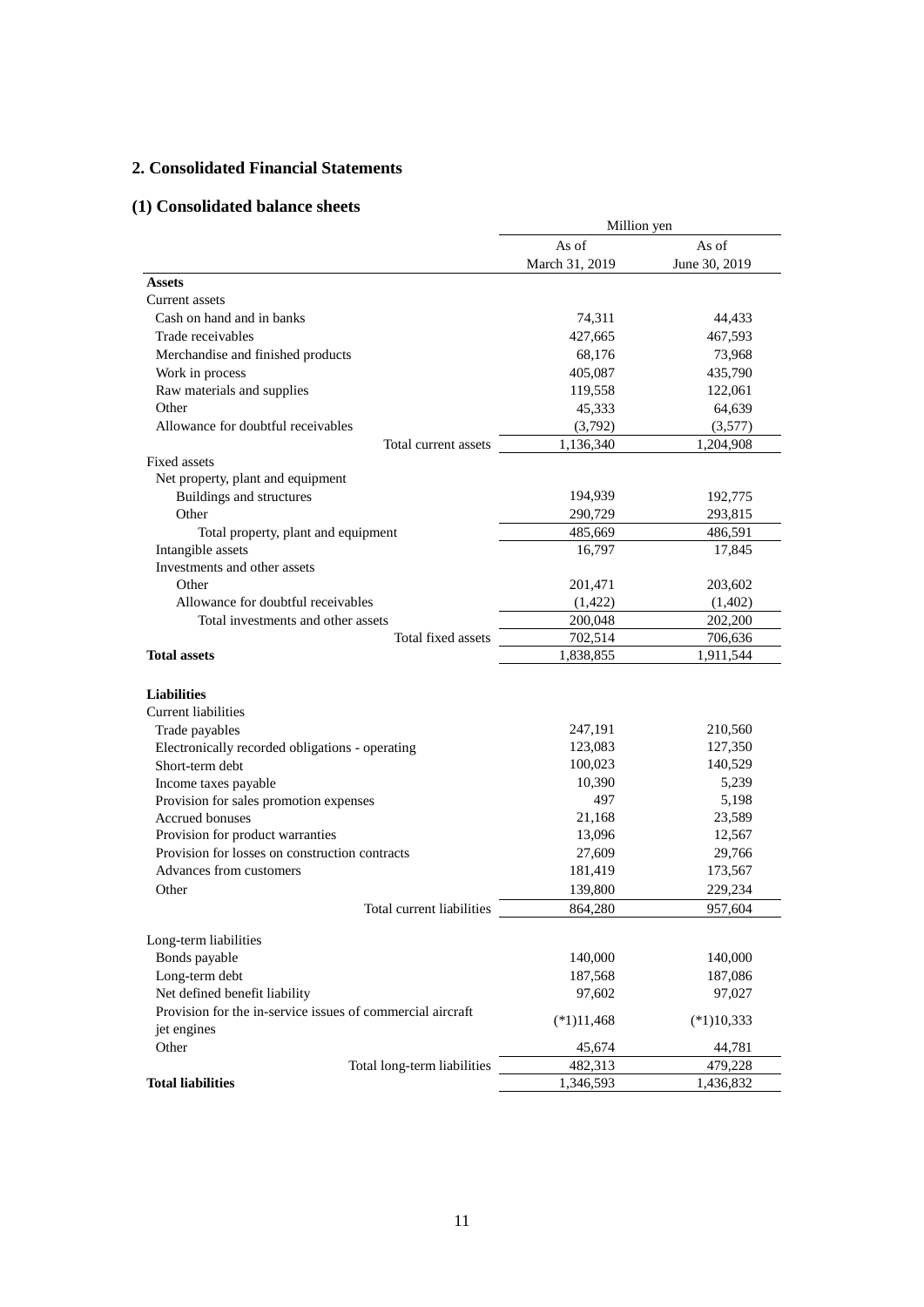| <b>Net assets</b>                                       |           |           |
|---------------------------------------------------------|-----------|-----------|
| Shareholders' equity                                    |           |           |
| Common stock                                            | 104,484   | 104,484   |
| Capital surplus                                         | 54,542    | 54,542    |
| Retained earnings                                       | 324,606   | 305,561   |
| Treasury stock                                          | (130)     | (130)     |
| Total shareholders' equity                              | 483,502   | 464,457   |
| Accumulated other comprehensive income                  |           |           |
| Net unrealized gains (losses) on securities, net of tax | 2,682     | 2,654     |
| Deferred gains (losses) on hedges                       | (227)     | 426       |
| Foreign currency translation adjustment                 | (4, 556)  | (4,719)   |
| Remeasurements of defined benefit plans                 | (5,014)   | (3,674)   |
| Total accumulated other comprehensive income            | (7,115)   | (5,313)   |
| Non-controlling interests                               | 15,874    | 15,568    |
| <b>Total net assets</b>                                 | 492,261   | 474,712   |
| <b>Total net assets and liabilities</b>                 | 1.838.855 | 1.911.544 |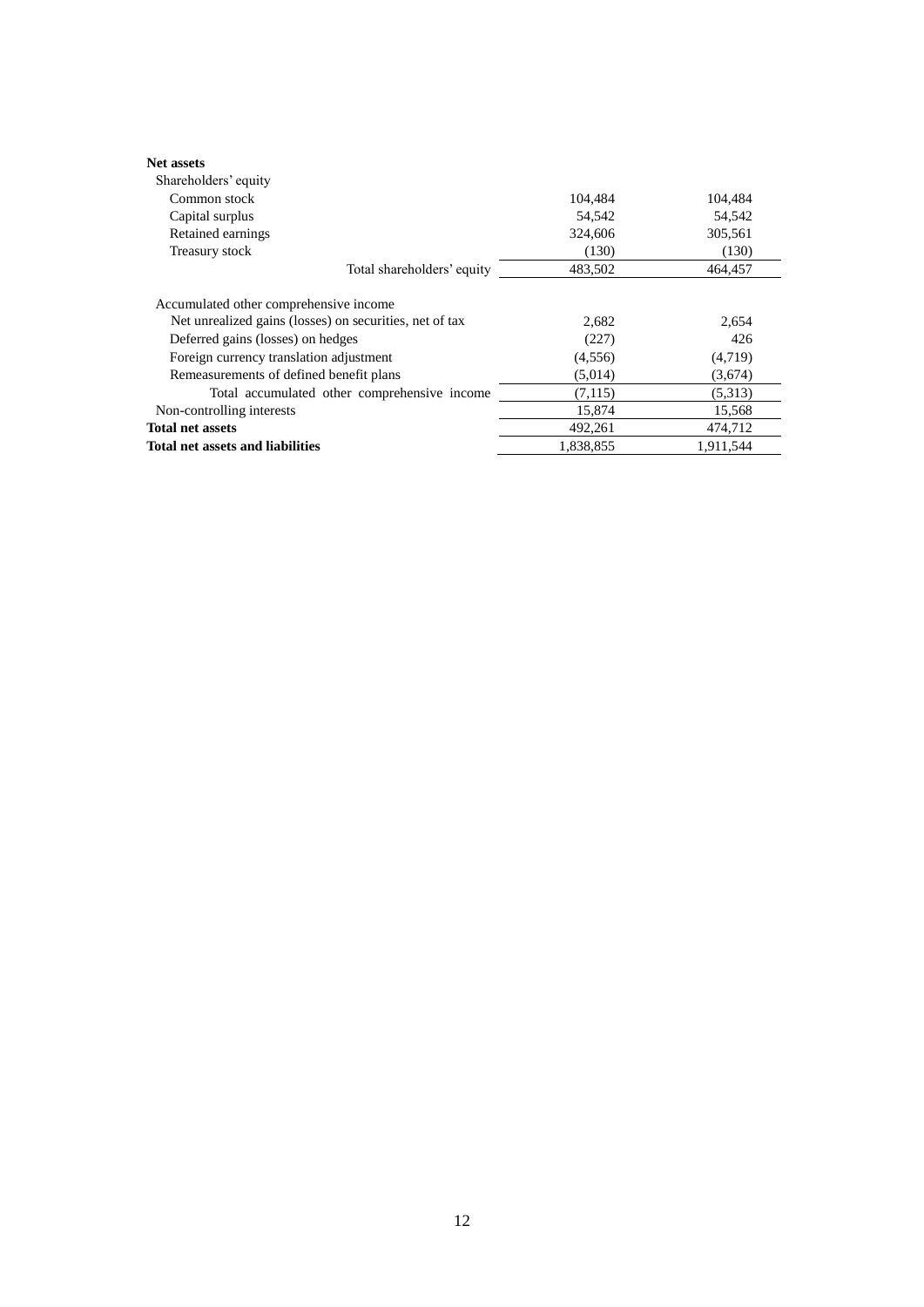# (**2) Consolidated statements of income and comprehensive income**

# **Consolidated statements of income**

| onsonuattu stattintiits ol mtomit                                | Million yen                         |                                     |  |
|------------------------------------------------------------------|-------------------------------------|-------------------------------------|--|
|                                                                  | Three months ended<br>June 30, 2018 | Three months ended<br>June 30, 2019 |  |
| Net sales                                                        | 343,785                             | 350,778                             |  |
| Cost of sales                                                    | 288,048                             | 301,426                             |  |
| Gross profit                                                     | 55,737                              | 49,351                              |  |
| Selling, general and administrative expenses                     |                                     |                                     |  |
| Salaries and benefits                                            | 12,960                              | 13,344                              |  |
| R&D expenses                                                     | 10,323                              | 11,118                              |  |
| Other                                                            | 25,349                              | 23,799                              |  |
| Total selling, general and administrative expenses               | 48,634                              | 48,262                              |  |
| Operating income                                                 | 7,103                               | 1,088                               |  |
| Non-operating income                                             |                                     |                                     |  |
| Interest income                                                  | 93                                  | 135                                 |  |
| Dividend income                                                  | 142                                 | 223                                 |  |
| Equity in income of non-consolidated subsidiaries and affiliates | 323                                 | 338                                 |  |
| Foreign exchange gain                                            | 2,038                               |                                     |  |
| Other                                                            | 601                                 | 732                                 |  |
| Total non-operating income                                       | 3,198                               | 1.430                               |  |
| Non-operating expenses                                           |                                     |                                     |  |
| Interest expense                                                 | 753                                 | 911                                 |  |
| Foreign exchange losses                                          |                                     | 5,039                               |  |
| Other                                                            | 998                                 | 959                                 |  |
| Total non-operating expenses                                     | 1,751                               | 6,910                               |  |
| Recurring profit(loss)                                           | 8,550                               | (4,391)                             |  |
| Income(loss) before income taxes                                 | 8,550                               | (4,391)                             |  |
| Income taxes                                                     | 5,636                               | 3,578                               |  |
| Net income(loss)                                                 | 2,913                               | (7,969)                             |  |
| Net income attributable to non-controlling interests             | 352                                 | 279                                 |  |
| Net income (loss) attributable to owners of parent               | 2,561                               | (8,249)                             |  |

# **Consolidated statements of comprehensive income**

| Consontance surrenches or comprenensive meonie<br>Million yen |                                     |  |
|---------------------------------------------------------------|-------------------------------------|--|
| Three months ended<br>June 30, 2018                           | Three months ended<br>June 30, 2019 |  |
| 2,913                                                         | (7,969)                             |  |
|                                                               |                                     |  |
| 175                                                           | (30)                                |  |
| (1,127)                                                       | 695                                 |  |
| 536                                                           | (1,685)                             |  |
| 777                                                           | 1,342                               |  |
| (1,604)                                                       | 1,414                               |  |
| (1,241)                                                       | 1,737                               |  |
| 1,672                                                         | (6,232)                             |  |
| 1,651                                                         | (6, 446)                            |  |
| 20                                                            | 214                                 |  |
|                                                               |                                     |  |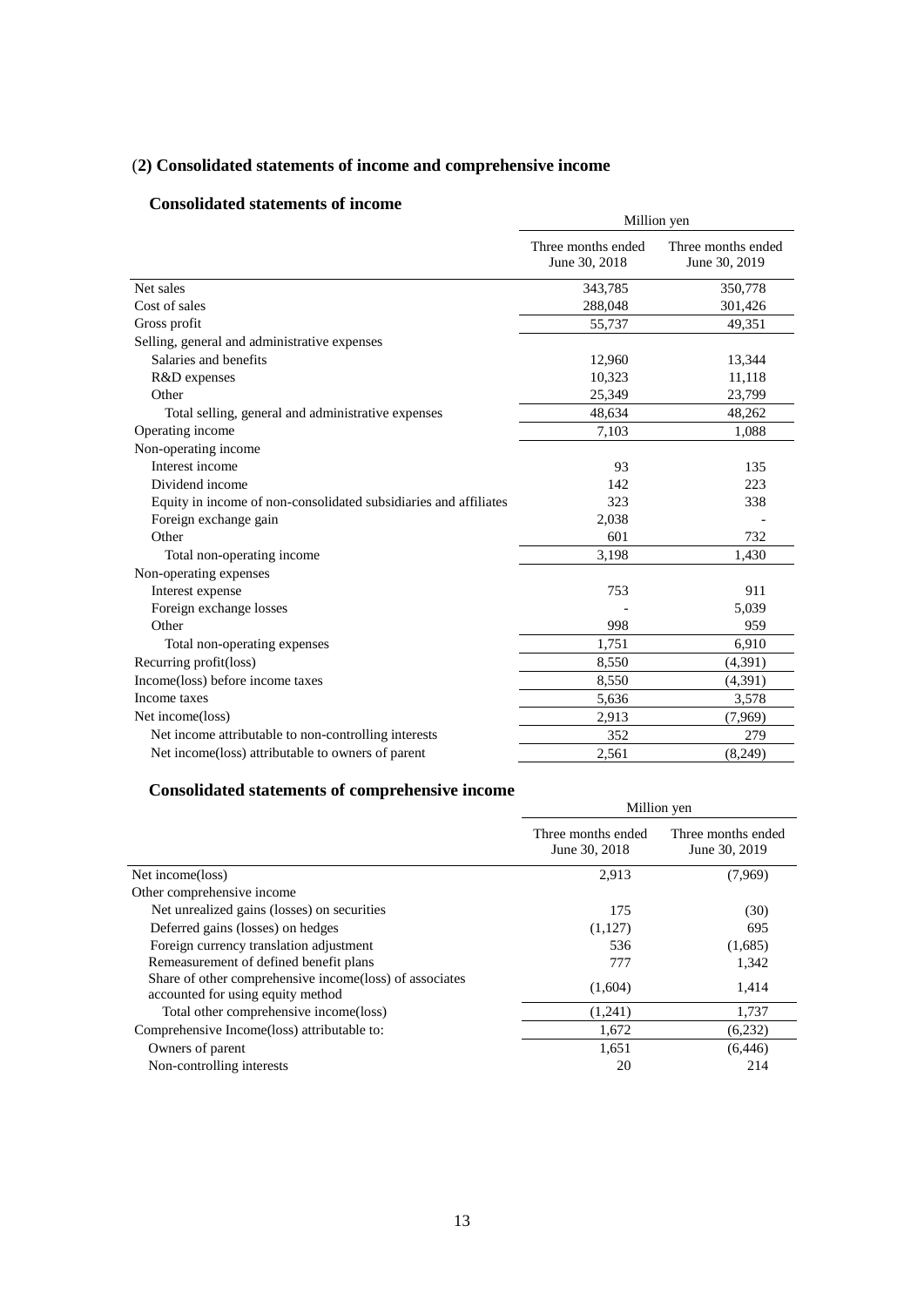#### (**3) Notes on financial statements**

*Notes on the going-concern assumption* 

Not applicable

#### *Notes on significant changes in the amount of shareholders' equity*

Not applicable

## *Accounting procedures specific to preparation of quarterly consolidated financial statements* (Calculation of tax expense)

The Company calculates tax expense by rationally estimating its effective tax rate after application of tax effect accounting to pretax net income for the fiscal year which includes the first quarter under review, and multiplying quarterly pretax net income by said estimated effective tax rate. If unable to use the estimated effective tax rate, the Company calculates tax expense by multiplying the statutory effective tax rate by quarterly pretax net income adjusted to reflect material differences other than temporary differences.

Income taxes are reported inclusive of income tax adjustments.

## *Changes in accounting policies*

Consolidated subsidiaries applying U.S. accounting standards began applying Topic 606, "Revenue from Contracts with Customers" from the first quarter of the year under review.

With the application of this standard, when contracted goods or services are transferred to the customer, revenue is recognized at an amount that reflects the consideration expected to be received in exchange for the goods or services. In applying this standard, the Company adopted the method, as is permitted as a transitional measure, of recognizing the cumulative effect of a retroactive adjustment from the date at which the standard was applied and accordingly reducing retained earnings at the beginning of the current consolidated fiscal year.

As a result, retained earnings at the beginning of the first quarter of the year under review decreased by ¥4,948 million. In addition, income before income taxes for the first quarter of current fiscal year increased by ¥3,890 million over the amount that would have been recorded if the previous accounting standard had been applied.

#### *Related to consolidated statements of income*

(\*1) The payments for the in-service issues of commercial aircraft jet engines

The Company participates as a risk and revenue sharing partner on the Rolls-Royce Trent 1000 engine program, which has been impacted by the challenge of managing significant in-service issues. Rolls-Royce continues to work hard to remedy this situation and has made further substantial progress on the implementation of long-term solutions and mitigation of the near-term impact on customers. In the FY2019 1st quarterly financial results, the Company has made a provision of the abnormal cost related to in-service issues which the Company would cover as a member of this program.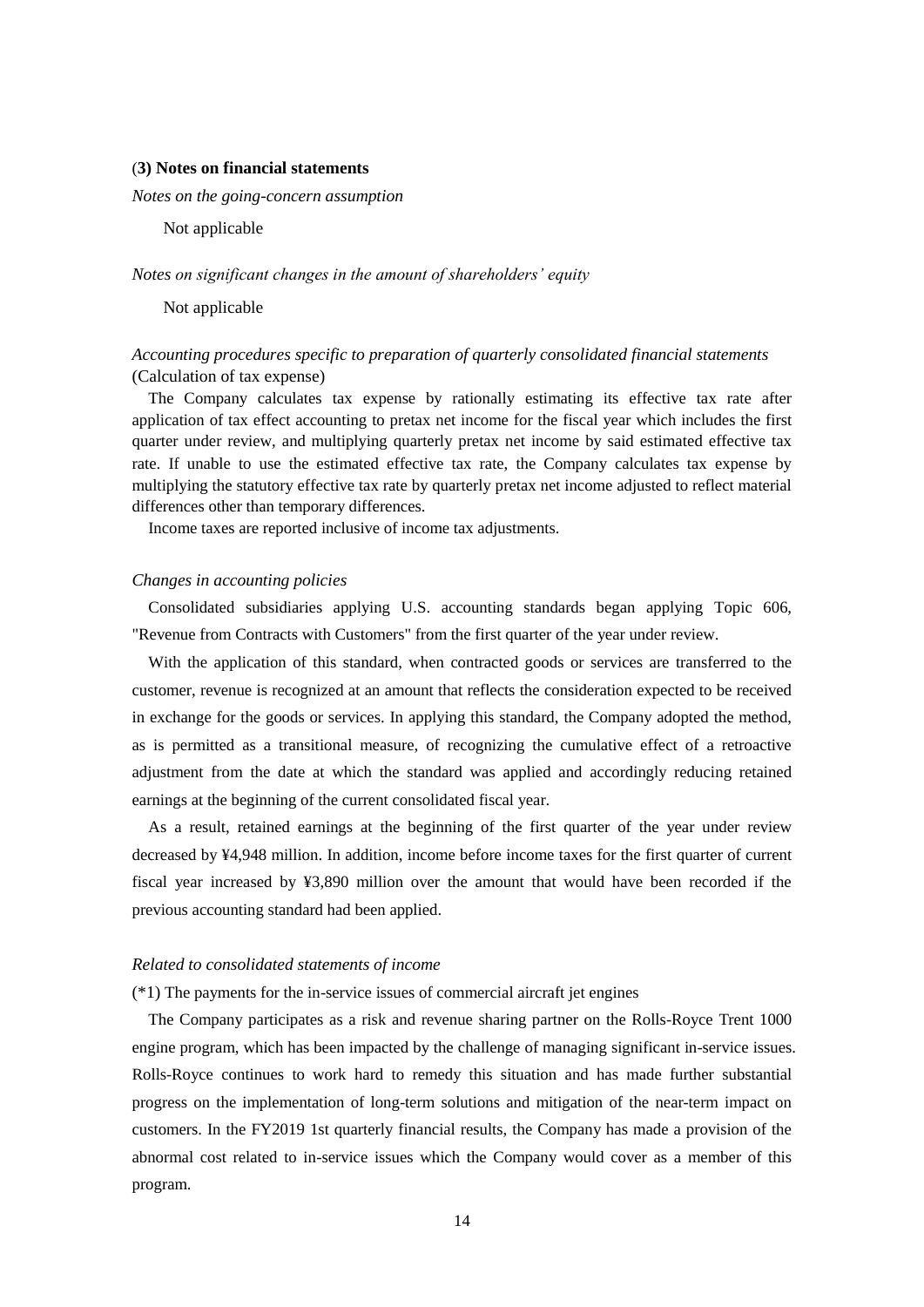# *Segment information*

# 1. Three months ended June 30, 2018 (April 1, 2018 – June 30, 2018)

(1) Sales and income (loss) by reportable segment

|                                   |                |                       |             | Million yen                             |
|-----------------------------------|----------------|-----------------------|-------------|-----------------------------------------|
|                                   | External sales | Intersegment<br>sales | Total sales | Operating<br>$inc\overline{one}$ (loss) |
| Aerospace Systems                 | 104.946        | 3,886                 | 108,832     | 5,325                                   |
| Energy System & Plant Engineering | 51,004         | 4,248                 | 55,253      | 233                                     |
| Precision Machinery & Robot       | 47.992         | 3.734                 | 51.726      | 4,596                                   |
| Ship & Offshore structure         | 22,085         | 663                   | 22.748      | 1,358                                   |
| Rolling stock                     | 23,392         | 3                     | 23,395      | (915)                                   |
| Motorcycle & Engine               | 73.757         | 160                   | 73,917      | (3,308)                                 |
| Other                             | 20,607         | 8.988                 | 29,595      | 359                                     |
| Reportable segment total          | 343,785        | 21.684                | 365,470     | 7,649                                   |
| Adjustments*1                     |                | (21, 684)             | (21,684)    | (546)                                   |
| Consolidated total                | 343,785        |                       | 343,785     | 7.103                                   |

Notes: 1. Breakdown of adjustments:

|                           | Million yen |
|---------------------------|-------------|
| Income                    | Amount      |
| Intersegment transactions |             |
| Corporate expenses*       | (560)       |
| Total                     | 546         |

\*Corporate expenses mainly comprise general and administrative expenses not attributed to reportable segments.

2. Segment income adjustments are based on operating income reported on the consolidated statements of income for the corresponding period.

 (2) Impairment loss on fixed assets and goodwill by reportable segment Not applicable